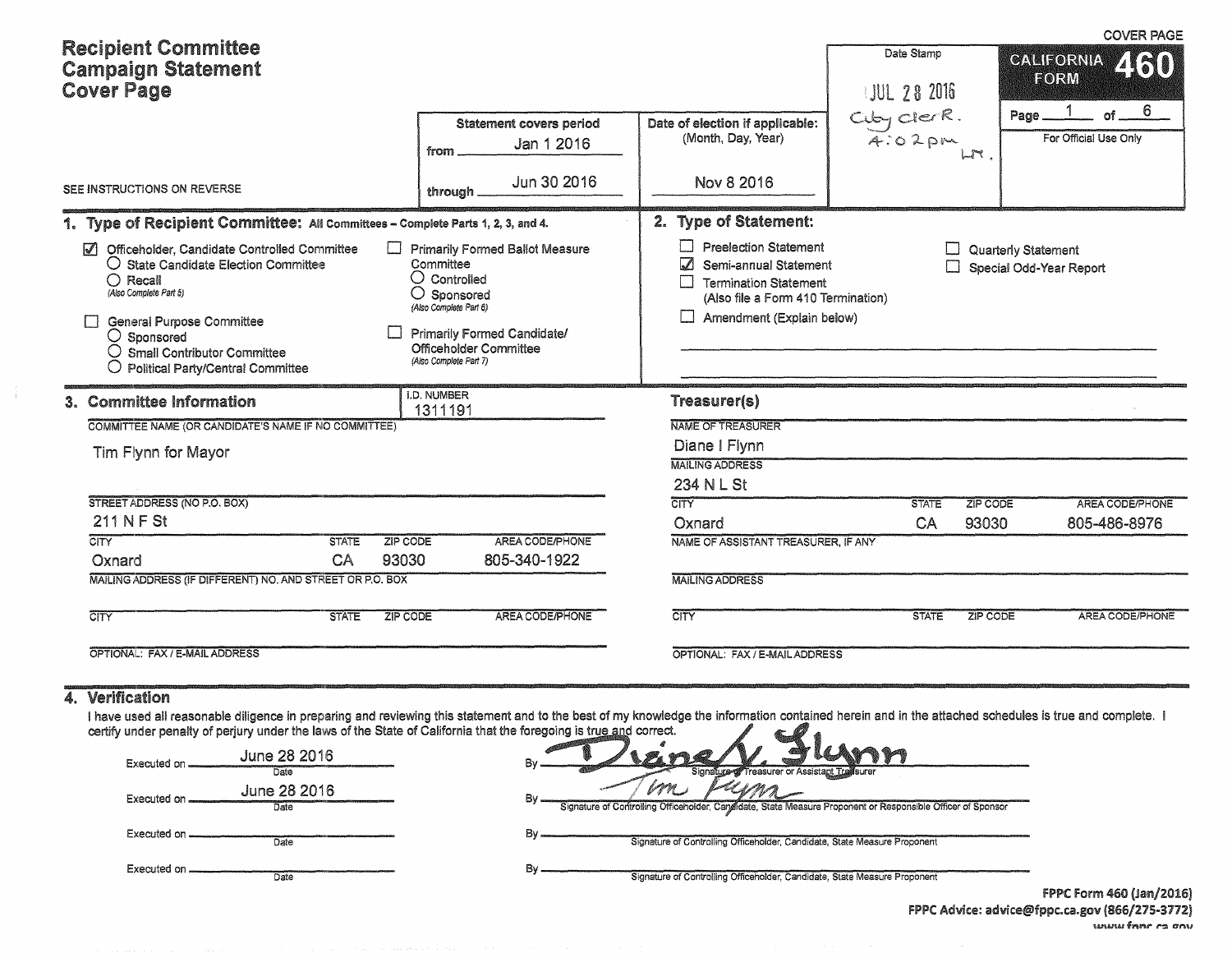## 5. Officeholder or Candidate Controlled Committee

## NAME OF OFFICEHOLDER OR CANDIDATE Tim Flynn OFFICE SOUGHT OR HELD (INCLUDE LOCATION AND DISTRICT NUMBER IF APPLICABLE) Mayor, City of Oxnard RESIDENTIAL/BUSINESS ADDRESS (NO. AND STREET) CITY STATE ZIP 211 NF St Oxnard CA 93030

Related Committees Not Included in this Statement: List any committees not included in this statement that are controlled by you or are primarily formed to receive contributions or make expenditures on behalf of your candidacy.

| <b>COMMITTEE NAME</b>    |                              | <b>I.D. NUMBER</b>           |    |
|--------------------------|------------------------------|------------------------------|----|
| NAME OF TREASURER        |                              | CONTROLLED COMMITTEE?<br>YFS | NO |
| <b>COMMITTEE ADDRESS</b> | STREET ADDRESS (NO P.O. BOX) |                              |    |

| CITY                     | <b>STATE</b>                 | ZIP CODE           | <b>AREA CODE/PHONE</b>  |
|--------------------------|------------------------------|--------------------|-------------------------|
| <b>COMMITTEE NAME</b>    |                              | <b>I.D. NUMBER</b> |                         |
| NAME OF TREASURER        |                              |                    | CONTROLLED COMMITTEE?   |
|                          |                              |                    | <b>YES</b><br><b>NO</b> |
| <b>COMMITTEE ADDRESS</b> | STREET ADDRESS (NO P.O. BOX) |                    |                         |
| CITY                     | <b>STATE</b>                 | ZIP CODE           | <b>AREA CODE/PHONE</b>  |



## 6. Primarily Formed Ballot Measure Committee

| The first the contract of the contract of the contract of the contract of the contract of the contract of the contract of the contract of the contract of the contract of the contract of the contract of the contract of the |  |  |  |
|-------------------------------------------------------------------------------------------------------------------------------------------------------------------------------------------------------------------------------|--|--|--|
| NAME OF BALLOT MEASURE                                                                                                                                                                                                        |  |  |  |
|                                                                                                                                                                                                                               |  |  |  |
|                                                                                                                                                                                                                               |  |  |  |

| <b>BALLOT NO. OR LETTER</b> | itttp://anatomative.com/anatomatica/ittle=itter/anatomatica/itter/anatomatica/itter/anatomatica/itter/anatomatica/itter/anatomatica/itter/anatomatica/itter/anatomatica/itter/anatomatica/itter/anatomatica/itter/anatomatica/<br><b>JURISDICTION</b> | SUPPORT<br>OPPOSE |
|-----------------------------|-------------------------------------------------------------------------------------------------------------------------------------------------------------------------------------------------------------------------------------------------------|-------------------|
|                             |                                                                                                                                                                                                                                                       |                   |

Identify the controlling officeholder, candidate, or state measure proponent, if any.

NAME OF OFFICEHOLDER, CANDIDATE, OR PROPONENT

| OFFICE SOUGHT OR HELD | I DISTRICT NO. IF ANY                                                                                                         |
|-----------------------|-------------------------------------------------------------------------------------------------------------------------------|
|                       |                                                                                                                               |
|                       | u demografija rammini ju u da tarket ja nimen kuni kuni kuni kuni tarket juu u u se tema tarket ja nimen kuni kuni kuni tarke |

7. Primarily Formed Candidate/Officeholder Committee List names of officeholder(s) or candidate(s) for which this committee is primarily formed.

| NAME OF OFFICEHOLDER OR CANDIDATE | OFFICE SOUGHT OR HELD | <b>SUPPORT</b><br>OPPOSE        |
|-----------------------------------|-----------------------|---------------------------------|
| NAME OF OFFICEHOLDER OR CANDIDATE | OFFICE SOUGHT OR HELD | <b>SUPPORT</b><br>OPPOSE        |
| NAME OF OFFICEHOLDER OR CANDIDATE | OFFICE SOUGHT OR HELD | <b>SUPPORT</b><br><b>OPPOSE</b> |
| NAME OF OFFICEHOLDER OR CANDIDATE | OFFICE SOUGHT OR HELD | <b>SUPPORT</b><br><b>OPPOSE</b> |

Attach continuation sheets if necessary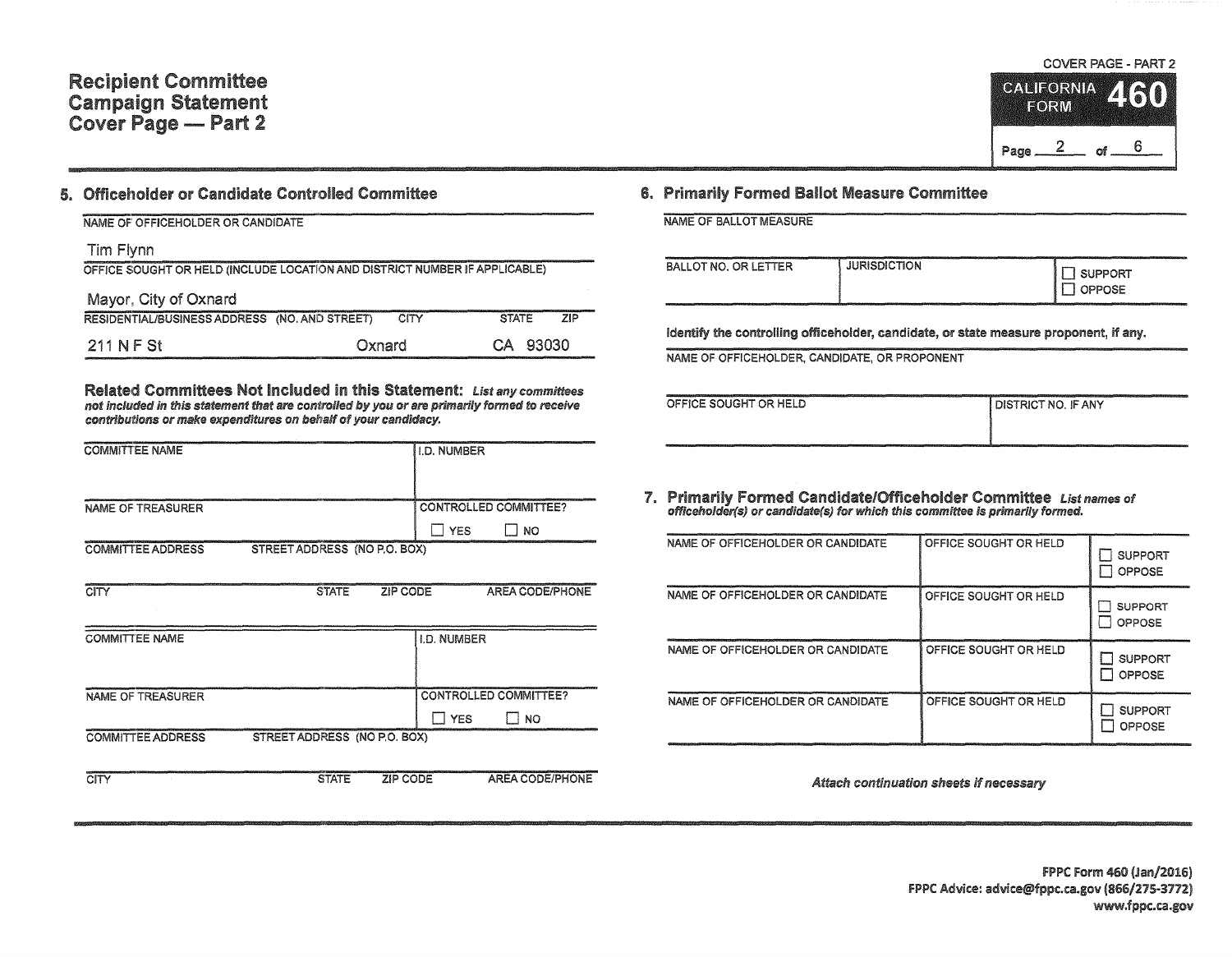| <b>Campaign Disclosure Statement</b>                                     |                                                                     | Amounts may be rounded                                     |                                                          |                                                                                                |              |                                                                                                                         |                                             | <b>SUMMARY PAGE</b>      |     |
|--------------------------------------------------------------------------|---------------------------------------------------------------------|------------------------------------------------------------|----------------------------------------------------------|------------------------------------------------------------------------------------------------|--------------|-------------------------------------------------------------------------------------------------------------------------|---------------------------------------------|--------------------------|-----|
| <b>Summary Page</b>                                                      | to whole dollars.<br>Statement covers period<br>Jan 1 2016<br>from. |                                                            |                                                          |                                                                                                |              |                                                                                                                         | <b>GALIFORNIA</b>                           |                          | 460 |
|                                                                          |                                                                     |                                                            |                                                          |                                                                                                |              |                                                                                                                         | EORM                                        |                          |     |
| SEE INSTRUCTIONS ON REVERSE                                              |                                                                     |                                                            |                                                          |                                                                                                | through      | Jun 30 2016                                                                                                             | Page $\frac{3}{100}$ of $\frac{6}{100}$     |                          |     |
| <b>NAME OF FILER</b>                                                     |                                                                     |                                                            |                                                          |                                                                                                |              |                                                                                                                         | I.D. NUMBER                                 |                          |     |
| Tim Flynn for Mayor 2016                                                 |                                                                     |                                                            |                                                          |                                                                                                |              |                                                                                                                         | 1311191                                     |                          |     |
| <b>Contributions Received</b>                                            |                                                                     | Column A<br>TOTAL THIS PERIOD<br>(FROM ATTACHED SCHEDULES) |                                                          | Column B<br>CALENDAR YEAR<br>TOTAL TO DATE                                                     |              | <b>Calendar Year Summary for Candidates</b><br><b>Running in Both the State Primary and</b><br><b>General Elections</b> |                                             |                          |     |
|                                                                          |                                                                     | 0                                                          |                                                          |                                                                                                | $\Omega$     |                                                                                                                         |                                             |                          |     |
|                                                                          |                                                                     | 500                                                        |                                                          |                                                                                                | 800          |                                                                                                                         | 1/1 through 6/30                            | 7/1 to Date              |     |
|                                                                          |                                                                     | 500                                                        |                                                          |                                                                                                | 800          | 20. Contributions<br>Received                                                                                           |                                             | $na$ s                   | na  |
| 4.                                                                       |                                                                     | $\overline{0}$                                             |                                                          |                                                                                                | $\Omega$     | 21. Expenditures                                                                                                        |                                             |                          |     |
|                                                                          |                                                                     | 500                                                        |                                                          |                                                                                                | 800          | Made                                                                                                                    | $\hat{\mathbf{s}}$                          | $na_s$                   | na  |
| <b>Expenditures Made</b>                                                 |                                                                     |                                                            |                                                          |                                                                                                |              | <b>Expenditure Limit Summary for State</b>                                                                              |                                             |                          |     |
|                                                                          |                                                                     | 654                                                        |                                                          | $\hat{\mathbf{x}}$                                                                             | 654          | <b>Candidates</b>                                                                                                       |                                             |                          |     |
|                                                                          |                                                                     | $\overline{0}$                                             |                                                          |                                                                                                | $\Omega$     |                                                                                                                         |                                             |                          |     |
|                                                                          |                                                                     | 654                                                        |                                                          |                                                                                                | 654          | 22. Cumulative Expenditures Made*                                                                                       | (If Subject to Voluntary Expenditure Limit) |                          |     |
|                                                                          |                                                                     | 500                                                        |                                                          |                                                                                                | 500          | Date of Election                                                                                                        |                                             | <b>Total to Date</b>     |     |
|                                                                          |                                                                     | $\overline{0}$<br>and the state of the state of the        |                                                          |                                                                                                | $\mathbf{0}$ | (mm/dd/yy)                                                                                                              |                                             |                          |     |
|                                                                          |                                                                     | 1154                                                       |                                                          |                                                                                                | 1154         |                                                                                                                         |                                             | $\frac{1}{2}$            | na  |
| <b>Current Cash Statement</b>                                            |                                                                     |                                                            |                                                          |                                                                                                |              |                                                                                                                         |                                             |                          | na  |
|                                                                          |                                                                     | 685.04                                                     |                                                          | To calculate Column B.                                                                         |              |                                                                                                                         |                                             |                          |     |
|                                                                          |                                                                     | 500                                                        |                                                          | add amounts in Column                                                                          |              |                                                                                                                         |                                             |                          |     |
|                                                                          |                                                                     | $\Omega$                                                   |                                                          | A to the corresponding<br>amounts from Column B                                                |              | *Amounts in this section may be different from amounts<br>reported in Column B.                                         |                                             |                          |     |
|                                                                          |                                                                     | 654                                                        |                                                          | of your last report. Some<br>amounts in Column A may                                           |              |                                                                                                                         |                                             |                          |     |
| 16. ENDING CASH BALANCE Add Lines 12 + 13 + 14, then subtract Line 15 \$ |                                                                     | 531.04                                                     |                                                          | be negative figures that                                                                       |              |                                                                                                                         |                                             |                          |     |
| If this is a termination statement, Line 16 must be zero.                |                                                                     |                                                            | should be subtracted from<br>previous period amounts. If |                                                                                                |              |                                                                                                                         |                                             |                          |     |
|                                                                          |                                                                     |                                                            |                                                          | this is the first report being<br>filed for this calendar year,<br>only carry over the amounts |              |                                                                                                                         |                                             |                          |     |
| <b>Cash Equivalents and Outstanding Debts</b>                            |                                                                     |                                                            |                                                          | from Lines 2, 7, and 9 (if<br>any).                                                            |              |                                                                                                                         |                                             |                          |     |
|                                                                          |                                                                     |                                                            |                                                          |                                                                                                |              |                                                                                                                         |                                             |                          |     |
|                                                                          |                                                                     | 1300                                                       |                                                          |                                                                                                |              |                                                                                                                         |                                             | FPPC Form 460 (Jan/2016) |     |
|                                                                          |                                                                     |                                                            |                                                          |                                                                                                |              | FPPC Advice: advice@fppc.ca.gov (866/275-3772)                                                                          |                                             |                          |     |

f PPC: Advice: advice@fppc.ca.gov (866/275-3172) www.fppc.ca.gov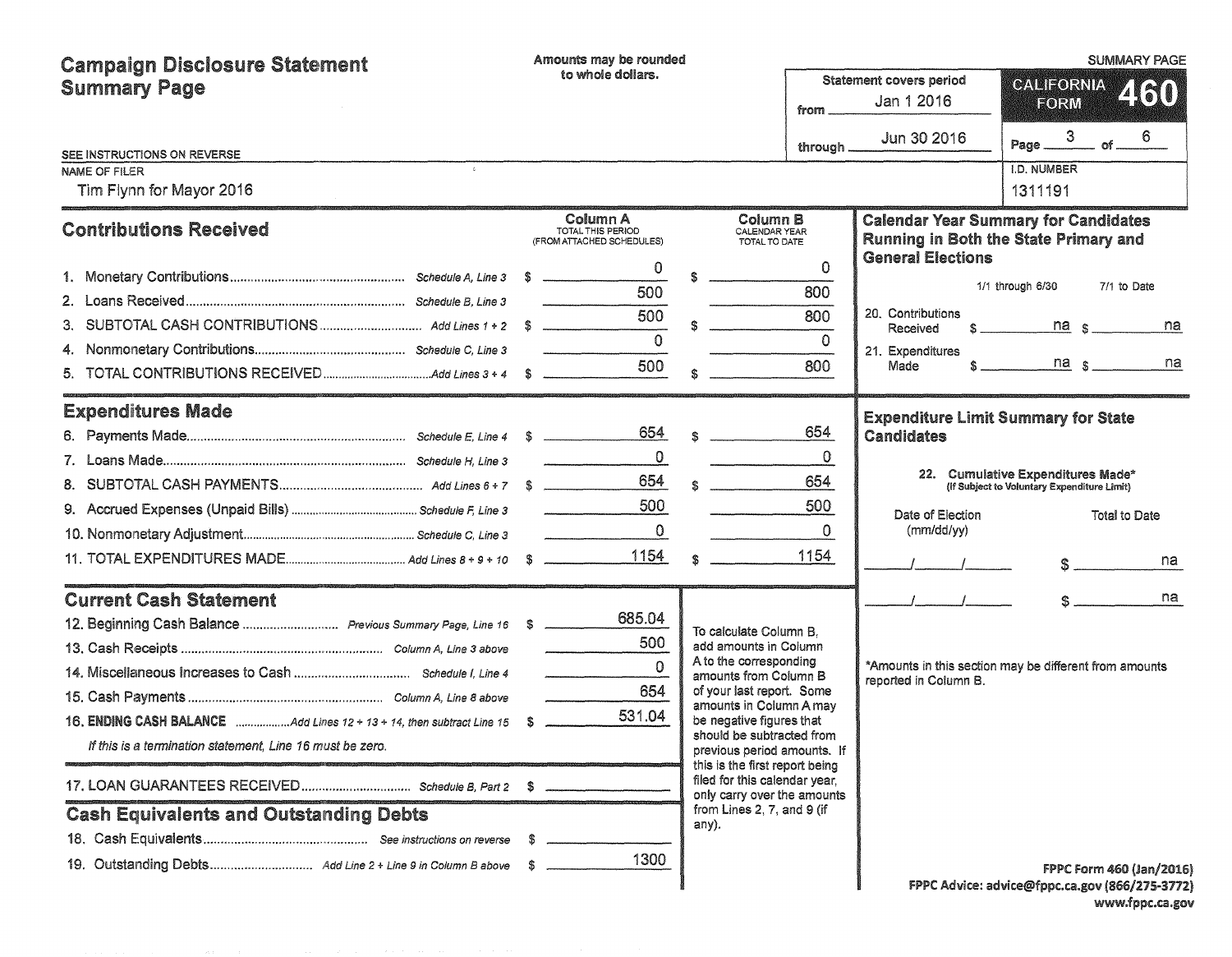|                                                                                               |                                                                                                     | Amounts may be rounded                                                                             |                                                                                     |                                                                         |                                                                                  |                                                      |                                                    | SCHEDULE B - PART 1                                                        |  |
|-----------------------------------------------------------------------------------------------|-----------------------------------------------------------------------------------------------------|----------------------------------------------------------------------------------------------------|-------------------------------------------------------------------------------------|-------------------------------------------------------------------------|----------------------------------------------------------------------------------|------------------------------------------------------|----------------------------------------------------|----------------------------------------------------------------------------|--|
| <b>Schedule B-Part 1</b>                                                                      |                                                                                                     | to whole dollars.                                                                                  |                                                                                     |                                                                         | <b>Statement covers period</b>                                                   |                                                      | <b>CALIFORNIA</b>                                  | 2160                                                                       |  |
| <b>Loans Received</b>                                                                         |                                                                                                     |                                                                                                    |                                                                                     |                                                                         | from                                                                             | Jan 1 2016                                           | FORM                                               |                                                                            |  |
|                                                                                               |                                                                                                     |                                                                                                    |                                                                                     |                                                                         | through                                                                          | Jun 30 2016                                          | Page                                               | 6                                                                          |  |
| SEE INSTRUCTIONS ON REVERSE<br>NAME OF FILER                                                  |                                                                                                     |                                                                                                    |                                                                                     |                                                                         |                                                                                  |                                                      | <b>I.D. NUMBER</b>                                 |                                                                            |  |
| Tim Flynn for Mayor 2016                                                                      |                                                                                                     |                                                                                                    |                                                                                     |                                                                         |                                                                                  |                                                      | 1311191                                            |                                                                            |  |
|                                                                                               |                                                                                                     |                                                                                                    |                                                                                     |                                                                         |                                                                                  |                                                      |                                                    |                                                                            |  |
| FULL NAME, STREET ADDRESS AND ZIP CODE<br>OF LENDER<br>(IF COMMITTEE, ALSO ENTER I.D. NUMBER) | IF AN INDIVIDUAL, ENTER<br>OCCUPATION AND EMPLOYER<br>(IF SELF-EMPLOYED, ENTER<br>NAME OF BUSINESS) | $\overline{\mathbf{a}}$<br>OUTSTANDING<br><b>BALANCE</b><br><b>BEGINNING THIS</b><br><b>PERIOD</b> | $\overline{\mathfrak{b}}$<br><b>AMOUNT</b><br><b>RECEIVED THIS</b><br><b>PERIOD</b> | $\left\{ c\right\}$<br><b>AMOUNT PAID</b><br>OR FORGIVEN<br>THIS PERIOD | (d)<br><b>OUTSTANDING</b><br><b>BALANCE AT</b><br><b>CLOSE OF THIS</b><br>PERIOD | (e)<br><b>INTEREST</b><br>PAID THIS<br><b>PERIOD</b> | (1)<br><b>ORIGINAL</b><br><b>AMOUNT OF</b><br>LOAN | $\overline{a}$<br><b>CUMULATIVE</b><br>CONTRIBUTIONS<br>TO DATE            |  |
| Timothy B Flynn                                                                               | Mayor, City of Oxnard                                                                               |                                                                                                    |                                                                                     | $\Box$ PAID                                                             |                                                                                  |                                                      |                                                    | CALENDAR YEAR                                                              |  |
| 211 N F St                                                                                    | Teacher, Oxnard Union                                                                               |                                                                                                    |                                                                                     |                                                                         | 0<br>500                                                                         | $\mathbf 0$<br>$\frac{9}{6}$<br><b>RATE</b>          | 200                                                | 200                                                                        |  |
| Oxnard CA 93030                                                                               | <b>High School District</b>                                                                         |                                                                                                    |                                                                                     | $\Box$ forgiven                                                         |                                                                                  |                                                      |                                                    | PER ELECTION**                                                             |  |
| <sup>T</sup> <sub>I</sub> IND<br>$\Box$ COM $\Box$ OTH $\Box$ PTY $\Box$ SCC                  |                                                                                                     | 300                                                                                                | 200                                                                                 |                                                                         | 11/30/16<br>0<br>DATE DUE                                                        | 0                                                    | 1/13/16<br>DATE INCURRED                           | na                                                                         |  |
| Timothy B Flynn                                                                               | Mayor, City of Oxnard                                                                               |                                                                                                    |                                                                                     | $\square$ PAID                                                          |                                                                                  |                                                      |                                                    | <b>CALENDAR YEAR</b>                                                       |  |
| 211 N F St                                                                                    | Teacher, Oxnard Union                                                                               |                                                                                                    |                                                                                     |                                                                         | $\Omega$<br>700                                                                  | $\mathbf{0}$<br>$\frac{Q}{2}$                        | 200                                                | 400                                                                        |  |
| Oxnard CA 93030                                                                               | <b>High School District</b>                                                                         |                                                                                                    |                                                                                     | $\Box$ FORGIVEN                                                         |                                                                                  | RATE                                                 |                                                    | PER ELECTION**                                                             |  |
| $\Box$ COM $\Box$ OTH $\Box$ PTY $\Box$ SCC<br>$\sqrt{2}$ IND                                 |                                                                                                     |                                                                                                    | 200                                                                                 |                                                                         | 11/30/16<br>0<br>DATE DUE                                                        | 0.                                                   | 4/18/16<br>DATE INCURRED                           | na                                                                         |  |
| Timothy B Flynn                                                                               | Mayor, City of Oxnard                                                                               |                                                                                                    |                                                                                     | $\Box$ PAID                                                             |                                                                                  |                                                      |                                                    | CALENDAR YEAR                                                              |  |
| 211 N F St                                                                                    | Teacher, Oxnard Union                                                                               |                                                                                                    |                                                                                     |                                                                         | 0<br>800                                                                         | 0                                                    | 100                                                | 500                                                                        |  |
| Oxnard CA 93030                                                                               | <b>High School District</b>                                                                         |                                                                                                    |                                                                                     | $\Box$ FORGIVEN                                                         |                                                                                  | RATE                                                 |                                                    | PER ELECTION**                                                             |  |
| $\Box$ COM $\Box$ OTH $\Box$ PTY $\Box$ SCC<br>$\mathbb{Z}$ ind                               |                                                                                                     |                                                                                                    | 100                                                                                 |                                                                         | 11/30/16<br>0<br>DATE DUE                                                        | 0                                                    | 6/7/16<br>DATE INCURRED                            | na                                                                         |  |
|                                                                                               |                                                                                                     | SUBTOTALS \$                                                                                       | 500 \$                                                                              |                                                                         | $0$ \$<br>800 \$                                                                 | $\Omega$                                             |                                                    |                                                                            |  |
| <b>Schedule B Summary</b>                                                                     |                                                                                                     |                                                                                                    |                                                                                     |                                                                         |                                                                                  | (Enter (e) on<br>Schedule E, Line 3)                 |                                                    |                                                                            |  |
|                                                                                               |                                                                                                     |                                                                                                    |                                                                                     |                                                                         | 500                                                                              |                                                      |                                                    |                                                                            |  |
| (Total Column (b) plus unitemized loans of less than \$100.)                                  |                                                                                                     |                                                                                                    |                                                                                     |                                                                         |                                                                                  |                                                      | <b>†Contributor Codes</b>                          |                                                                            |  |
|                                                                                               |                                                                                                     |                                                                                                    |                                                                                     |                                                                         |                                                                                  |                                                      | IND - Individual                                   |                                                                            |  |
| (Total Column (c) plus loans under \$100 paid or forgiven.)                                   |                                                                                                     |                                                                                                    |                                                                                     |                                                                         |                                                                                  |                                                      | <b>COM - Recipient Committee</b>                   | (other than PTY or SCC)                                                    |  |
| (Include loans paid by a third party that are also itemized on Schedule A.)                   |                                                                                                     |                                                                                                    |                                                                                     |                                                                         |                                                                                  |                                                      | OTH - Other (e.g., business entity)                |                                                                            |  |
|                                                                                               |                                                                                                     |                                                                                                    |                                                                                     |                                                                         | 500 -                                                                            |                                                      | PTY - Political Party                              | SCC - Small Contributor Committee                                          |  |
| Enter the net here and on the Summary Page, Column A, Line 2.                                 |                                                                                                     |                                                                                                    |                                                                                     |                                                                         | (May be a negative number)                                                       |                                                      |                                                    |                                                                            |  |
| *Amounts forgiven or paid by another party also must be reported on Schedule A.               |                                                                                                     |                                                                                                    |                                                                                     |                                                                         |                                                                                  |                                                      |                                                    |                                                                            |  |
| ** If required.                                                                               |                                                                                                     |                                                                                                    |                                                                                     |                                                                         |                                                                                  |                                                      |                                                    | FPPC Form 460 (Jan/2016)<br>FPPC Advice: advice@fppc.ca.gov (866/275-3772) |  |

www.fppc.ca.gov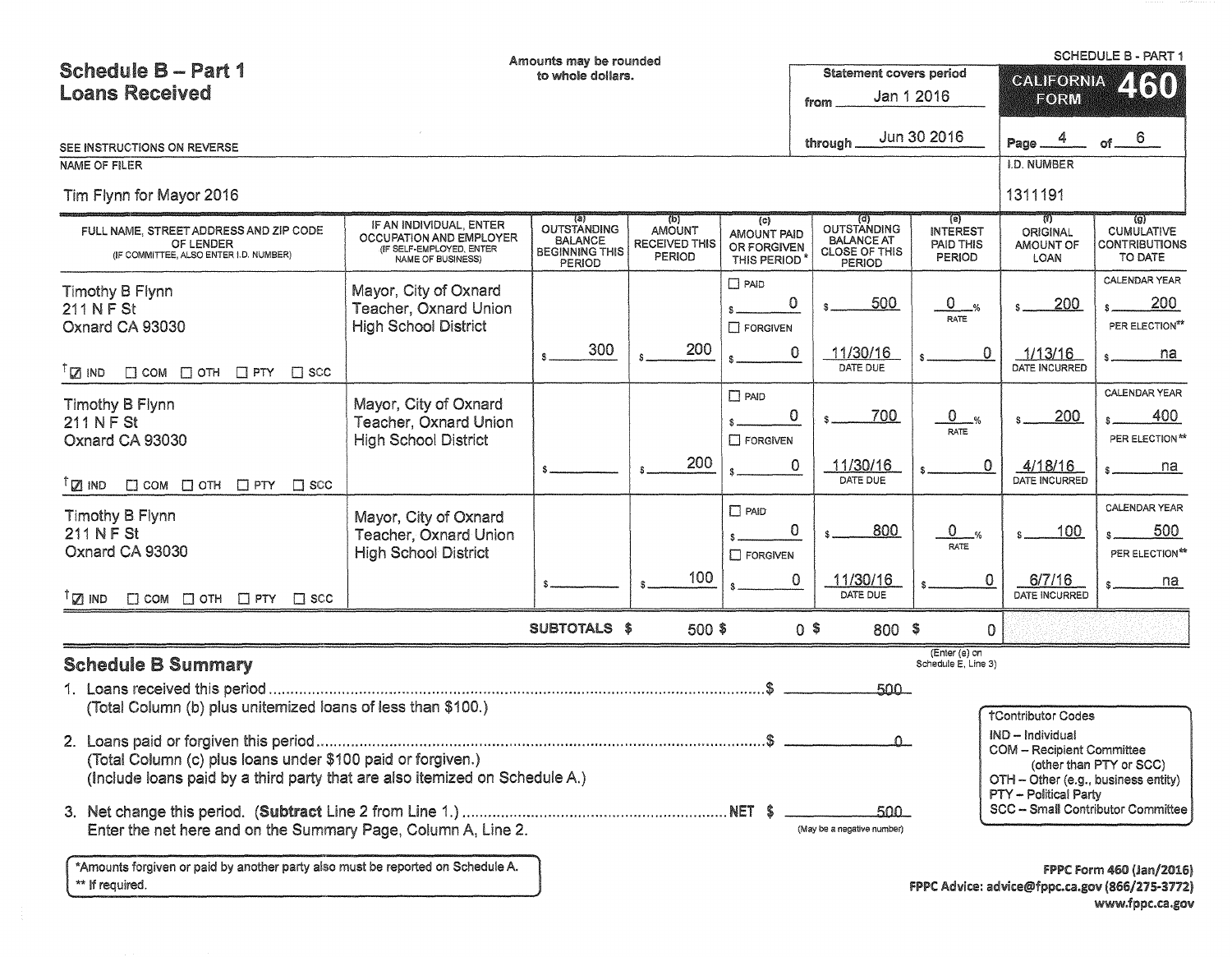| <b>Schedule E</b>           | Amounts may be rounded<br>to whole dollars. | <b>Statement covers period</b> | <b>SCHEDULE E</b><br>CALIFORNIA 460     |  |
|-----------------------------|---------------------------------------------|--------------------------------|-----------------------------------------|--|
| <b>Payments Made</b>        |                                             | Jan 1 2016<br>from.            | <b>EORM</b>                             |  |
| SEE INSTRUCTIONS ON REVERSE |                                             | Jun 30 2016<br>through.        | $\circ$ f $\circ$<br>Page $\frac{0}{2}$ |  |
| NAME OF FILER               | <b>I.D. NUMBER</b>                          |                                |                                         |  |
| Tim Flynn for Mayor 2016    |                                             |                                | 1311191                                 |  |

CODES: If one of the following codes accurately describes the payment, you may enter the code. Otherwise, describe the payment.

| FIL I | CMP campaign paraphernalia/misc.<br>CNS campaign consultants<br>CTB contribution (explain nonmonetary)*<br>CVC civic donations<br>candidate filing/ballot fees<br>FND fundraising events<br>IND independent expenditure supporting/opposing others (explain)*<br>LEG legal defense | PET.<br>PRT | MBR member communications<br>MTG meetings and appearances<br>OFC office expenses<br>petition circulating<br>PHO phone banks<br>POL polling and survey research<br>POS postage, delivery and messenger services<br>PRO professional services (legal, accounting) | RFD.<br>SAL.<br>TSF<br>VOT | RAD radio airtime and production costs<br>returned contributions<br>campaign workers' salaries<br>TEL t.v. or cable airtime and production costs<br>TRC candidate travel, lodging, and meals<br>TRS staff/spouse travel, lodging, and meals<br>transfer between committees of the same candidate/sponsor<br>voter registration<br>WEB information technology costs (internet, e-mail) |
|-------|------------------------------------------------------------------------------------------------------------------------------------------------------------------------------------------------------------------------------------------------------------------------------------|-------------|-----------------------------------------------------------------------------------------------------------------------------------------------------------------------------------------------------------------------------------------------------------------|----------------------------|---------------------------------------------------------------------------------------------------------------------------------------------------------------------------------------------------------------------------------------------------------------------------------------------------------------------------------------------------------------------------------------|
| LIT   | campaign literature and mailings                                                                                                                                                                                                                                                   |             | print ads                                                                                                                                                                                                                                                       |                            |                                                                                                                                                                                                                                                                                                                                                                                       |

| NAME AND ADDRESS OF PAYEE<br>(IF COMMITTEE, ALSO ENTER I.D. NUMBER)                                                                                                                      | CODE       | <b>OR</b> | DESCRIPTION OF PAYMENT |             | <b>AMOUNT PAID</b> |
|------------------------------------------------------------------------------------------------------------------------------------------------------------------------------------------|------------|-----------|------------------------|-------------|--------------------|
| Nationbuilder<br>520 S Grand Avenue 2nd Flr<br>Los Angeles CA 90071                                                                                                                      | <b>CNS</b> |           |                        |             | 378                |
| Mayor Soo Hoo 50th Anniversary of Becoming Mayor of Oxnard event<br>sponsored by the VCCAHS (Ventura County Chinese American Historical<br>Association) at Oxnard Performing Arts Center | <b>CVC</b> |           |                        |             | 100                |
|                                                                                                                                                                                          |            |           |                        |             |                    |
| * Payments that are contributions or independent expenditures must also be summarized on Schedule D.                                                                                     |            |           |                        | SUBTOTAL \$ | 478                |
| <b>Schedule E Summary</b>                                                                                                                                                                |            |           |                        |             |                    |
|                                                                                                                                                                                          |            |           |                        |             | 478                |
|                                                                                                                                                                                          |            |           |                        |             | 176                |
|                                                                                                                                                                                          |            |           |                        |             |                    |

4. Total payments made this period. (Add Lines 1, 2, and 3. Enter here and on the Summary Page, Column A, Line 6.)…………………………… TOTAL \$ \_\_\_\_\_\_\_\_\_\_\_654